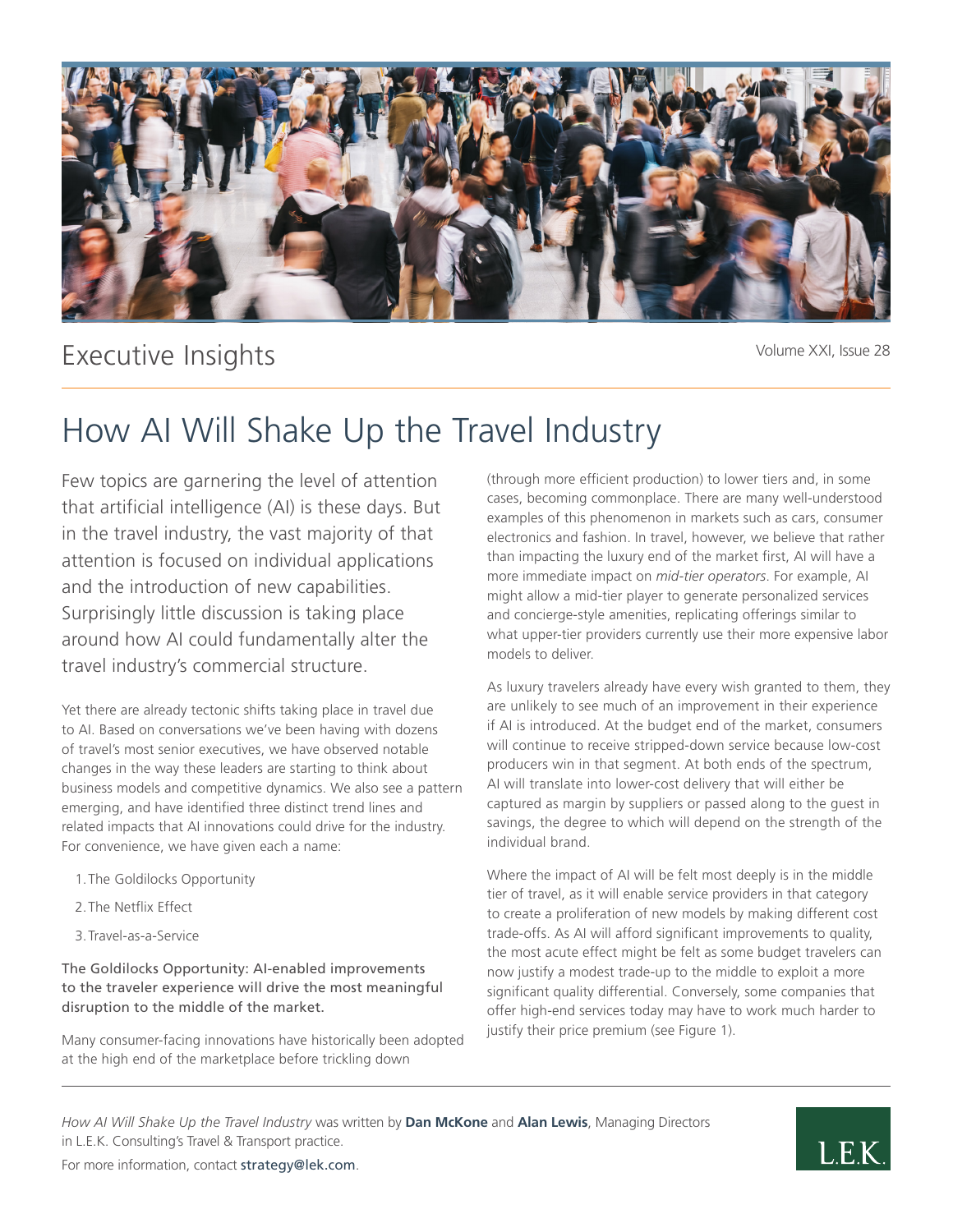#### Figure 1 The Goldilocks Opportunity



## The Netflix Effect: Value chain participants with the broadest sets of consumer data are best positioned to win.

For companies that provide travel-related services to consumers, the more data they have, the more valuable their offerings. Much like other data-driven businesses such as media and search, this creates a kind of virtuous cycle: The smarter and more compelling a company can make its offer by using data provided to its "machines," the more business it will drive and the more market share it will gain, which will in turn generate even more data. In travel, an obvious area of focus would be booking services; the more data a booking service has, the better it will be able to anticipate and offer consumers deals that are personalized just for them (see Figure 2).

We anticipate such a data-driven virtuous cycle creating a huge opportunity for online travel agencies (OTAs) in particular, especially as regulators crack down on the tech giants' ability to indirectly observe the behavior of consumers. OTAs are in a different position, as they are not solely reliant on "stalking" to observe behavior — many customers are willing to give information about themselves in return for more personalized travel suggestions. OTAs also follow guests across their entire travel journey, so if those guests are willing to store their preferences and profiles in exchange for more convenience and more relevant suggestions (and potentially, loyalty points), the agencies could have access to the richest set of traveler data possible. But

to make use of that data, it will be incumbent on those scale players to implement effective AI.

Scale is definitely a major factor in this race; however, AI will also create new opportunities to counteract the traditional winnertakes-all scenario among travel service providers. Other business models and challengers, including smaller players, could carve out parts of the market so long as their prediction and personalization offers are better than those of well-established operators within defined niches.

### Travel-as-a-Service: AI will bring about expanded use of themed subscriptions and 'clubs' for booking travel.

Among the areas where smaller players have the opportunity to make the biggest impact using AI is in the emerging model of Travel-as-a-Service. While AI will help online travel agencies better serve the DIY travel shopper, it will also empower the "do it for me" (DIFM) traveler segment with the ability to let the "machines" shop for them. AI-empowered consumers will no longer have to decide, in the moment, whether the deal before them is the best for them. Rather, consumer-focused AI solutions — much in the way a trusted traditional travel agent would have done 20 years ago — will know and understand a consumer's many priorities and be able to act on the person's behalf to find the best options.

Figure 2